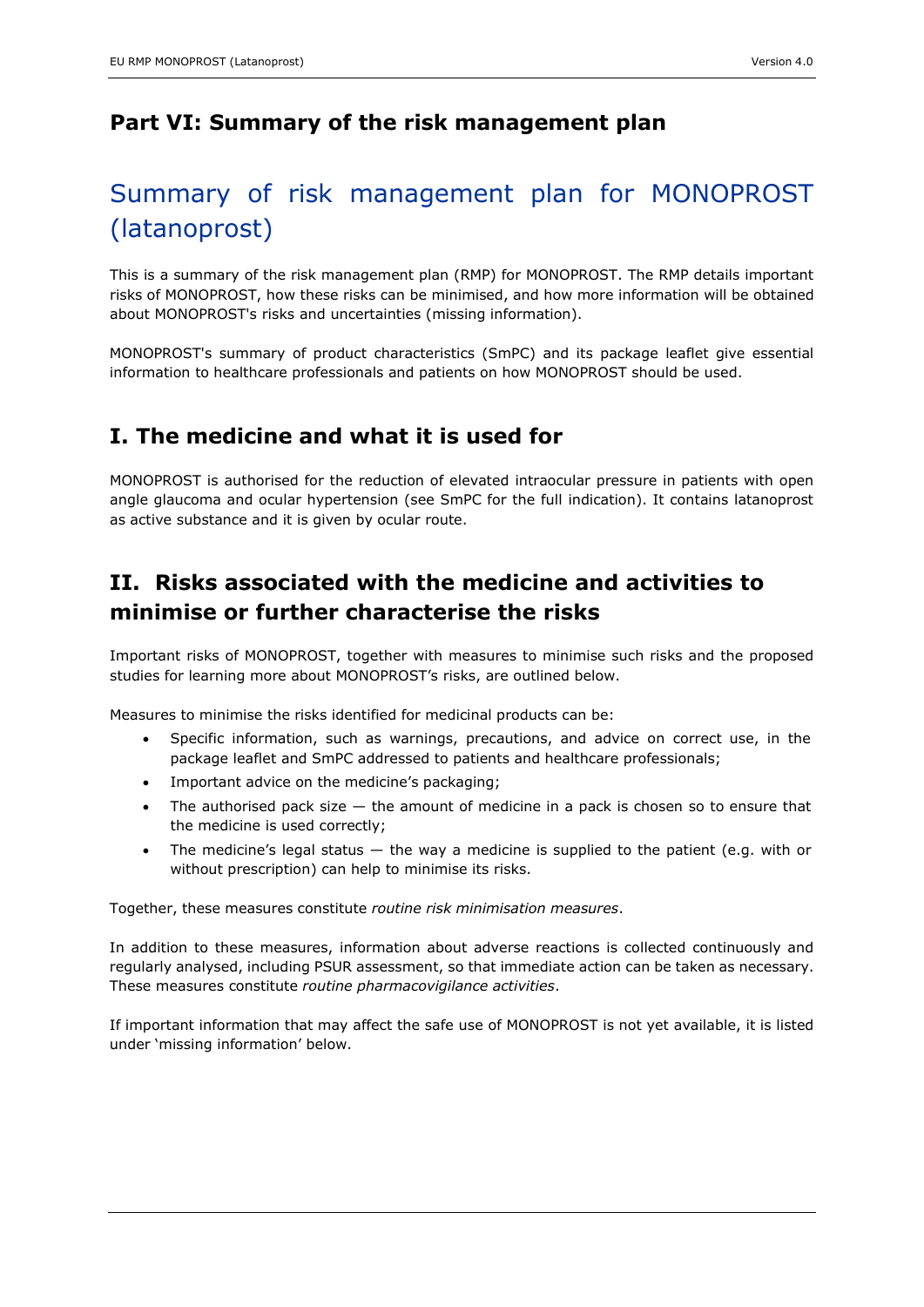#### **II.A List of important risks and missing information**

Important risks of MONOPROST are risks that need special risk management activities to further investigate or minimise the risk, so that the medicinal product can be safely administered. Important risks can be regarded as identified or potential. Identified risks are concerns for which there is sufficient proof of a link with the use of MONOPROST. Potential risks are concerns for which an association with the use of this medicine is possible based on available data, but this association has not been established yet and needs further evaluation. Missing information refers to information on the safety of the medicinal product that is currently missing and needs to be collected (e.g. on the long-term use of the medicine).

| <b>Summary of safety concerns</b> |                                                                                                                                                                                                                                                                                                                                                                                                                                                                                               |
|-----------------------------------|-----------------------------------------------------------------------------------------------------------------------------------------------------------------------------------------------------------------------------------------------------------------------------------------------------------------------------------------------------------------------------------------------------------------------------------------------------------------------------------------------|
| <b>Important identified risks</b> | Conjunctival hyperaemia<br>Eyelash and vellus hair changes<br>Periorbital skin discoloration<br>Iris hyperpigmentation<br>Herpetic keratitis                                                                                                                                                                                                                                                                                                                                                  |
| <b>Important potential risks</b>  | Cystoid macular oedema<br>Aggravation of asthma                                                                                                                                                                                                                                                                                                                                                                                                                                               |
| <b>Missing information</b>        | Use during pregnancy and breastfeeding<br>Long term safety in paediatric patients (including ocular<br>developmental<br>neurodegenerative<br>and<br>events,<br>hyperpigmentation changes in the eye, and corneal<br>endothelial function/corneal thickness)<br>Ocular tolerability in paediatric population<br>Limited information on drug interactions in adult and<br>paediatric patients<br>Long-term ocular safety (due to the high concentration<br>of macrogolglycerol hydroxystearate) |

#### **II.B Summary of important risks**

The safety information in the product information is aligned to the reference product with an additional missing information included for this product.

Information regarding other safety concerns is presented in the summary of the risk management plan of the reference product, thus only information related to the additional missing information is presented below.